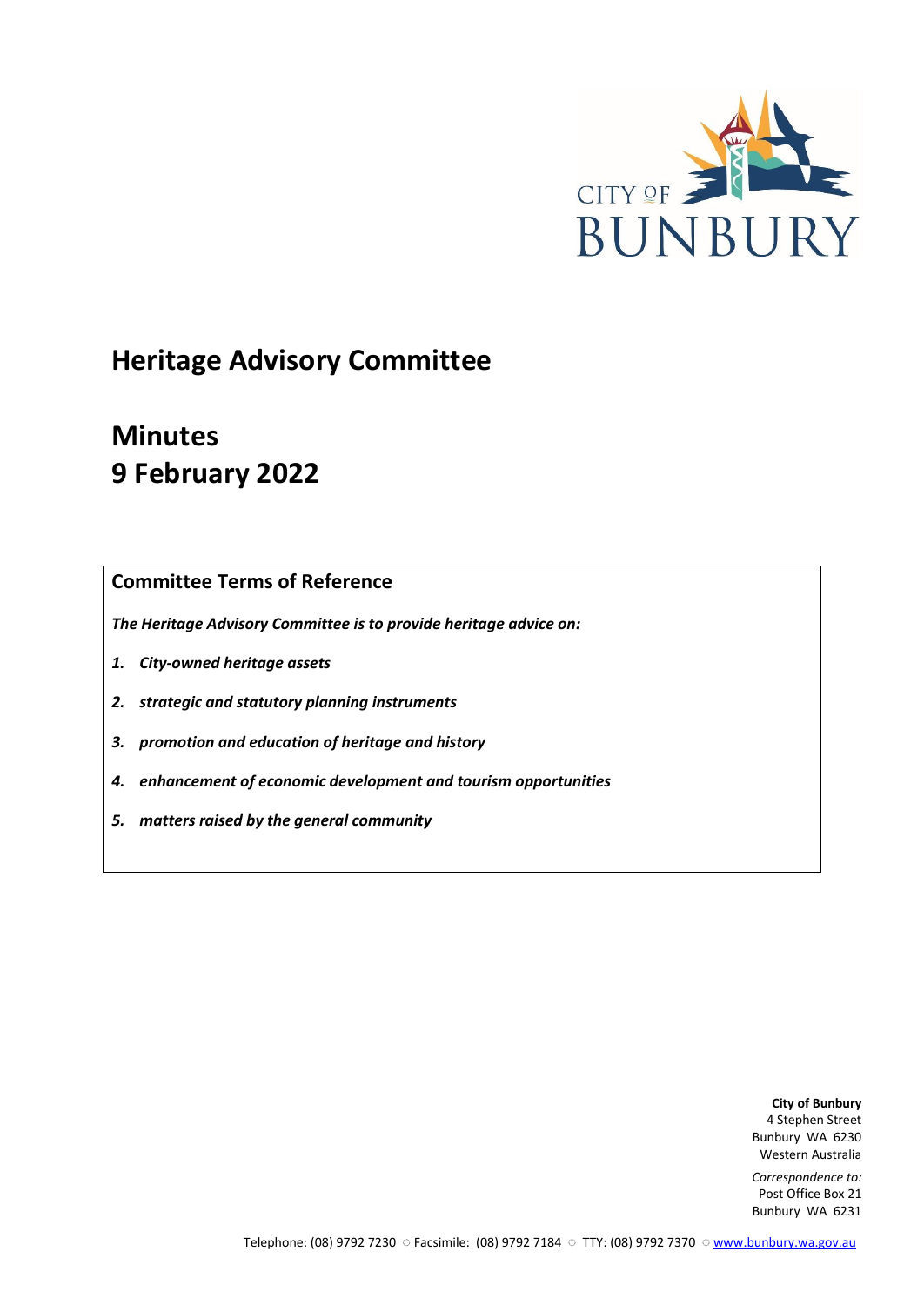#### **Table of Contents**

| Item No |      | Subject | Page No |
|---------|------|---------|---------|
| 1.      |      |         |         |
| 2.      |      |         |         |
| 3.      |      |         |         |
| 4.      |      |         |         |
|         | 4.1  |         |         |
|         | 4.2  |         |         |
| 5.      |      |         |         |
| 6.      |      |         |         |
| 7.      |      |         |         |
|         | 8.1  |         |         |
|         | 8.2  |         |         |
|         | 8.3  |         |         |
| 9.      |      |         |         |
| 10.     |      |         |         |
|         | 10.1 |         |         |
|         | 10.2 |         |         |
|         |      |         |         |
|         |      |         |         |
|         | 12.1 |         |         |
|         | 12.2 |         |         |
|         |      |         |         |
|         |      |         |         |
|         |      |         |         |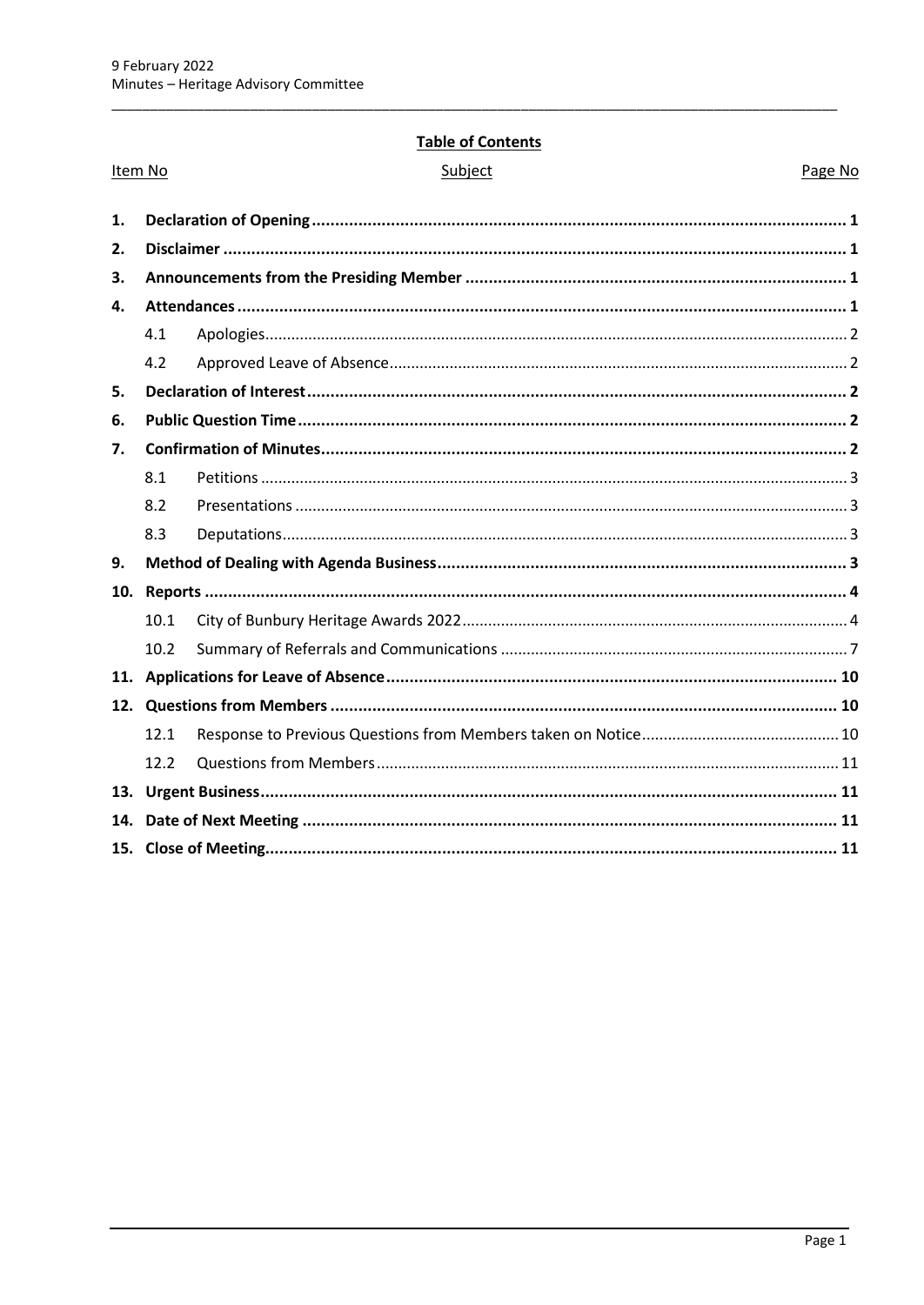# **Acknowledgement of Country**

\_\_\_\_\_\_\_\_\_\_\_\_\_\_\_\_\_\_\_\_\_\_\_\_\_\_\_\_\_\_\_\_\_\_\_\_\_\_\_\_\_\_\_\_\_\_\_\_\_\_\_\_\_\_\_\_\_\_\_\_\_\_\_\_\_\_\_\_\_\_\_\_\_\_\_\_\_\_\_\_\_\_\_\_\_\_\_\_\_\_\_\_\_\_

We acknowledge the Traditional owners of this land, the Wardandi Noongar people, and pay our respects to Elders past, present and emerging.

# **Vision**

Bunbury: welcoming and full of opportunities.

# **Organisational Values**

# #WEARECOB

|                         | We are one team                                    |  |  |
|-------------------------|----------------------------------------------------|--|--|
|                         | We keep each other safe                            |  |  |
| <b>WE ARE COMMUNITY</b> | We display empathy and respect                     |  |  |
|                         | We have fun and celebrate our successes            |  |  |
|                         | We work together to achieve great outcomes         |  |  |
|                         | We are open to opportunities                       |  |  |
|                         | We actively listen and think things through        |  |  |
| <b>WE ARE OPEN</b>      | We are inclusive and treat everyone equally        |  |  |
|                         | We are honest and open in our communications       |  |  |
|                         | We are open to feedback to improve our performance |  |  |
|                         | We lead the change, we own it                      |  |  |
|                         | We trust and empower each other                    |  |  |
| <b>WE ARE BRAVE</b>     | We have the difficult conversations early          |  |  |
|                         | We hold ourselves to the highest standard          |  |  |
|                         | We have the courage to improve and simplify        |  |  |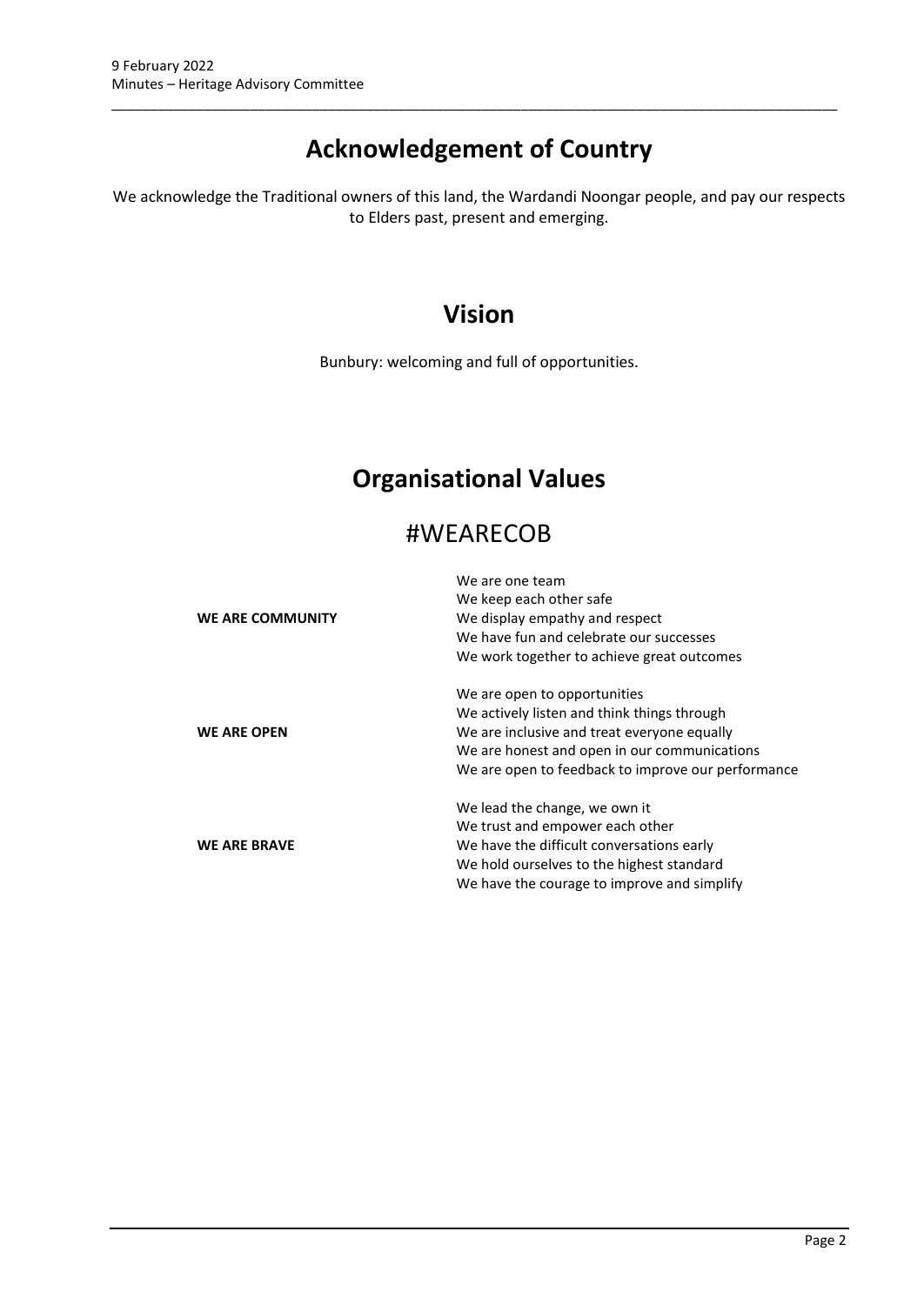

# **Heritage Advisory Committee**

# **Minutes**

#### **9 February 2022**

Members of the public to note that recommendations made by this committee are not final and will be subject to adoption (or otherwise) at a future meeting of the Bunbury City Council.

#### <span id="page-3-0"></span>**1. Declaration of Opening**

The Presiding Member declared the meeting open at 4:00pm.

#### <span id="page-3-1"></span>**2. Disclaimer**

Not applicable to this committee.

#### <span id="page-3-2"></span>**3. Announcements from the Presiding Member**

Nil

#### <span id="page-3-3"></span>**4. Attendances**

#### *Committee Members:*

| <b>Member Name</b>       | <b>Representing</b>     |
|--------------------------|-------------------------|
| Cr Tresslyn Smith        | <b>Presiding Member</b> |
| Cr Cheryl Kozisek        | City of Bunbury         |
| Cr Marina Quain          | City of Bunbury         |
| Del Ambrosius            | Community               |
| <b>Bernhard Bischoff</b> | Community               |
| Sam Brown                | Community               |
| Stephen Craddock         | Community               |
| <b>Graham Houghton</b>   | Community               |
| Duncan Rutherford        | Community               |
| <b>Robert Schmidt</b>    | Community               |
| Peter Suckling           | Community               |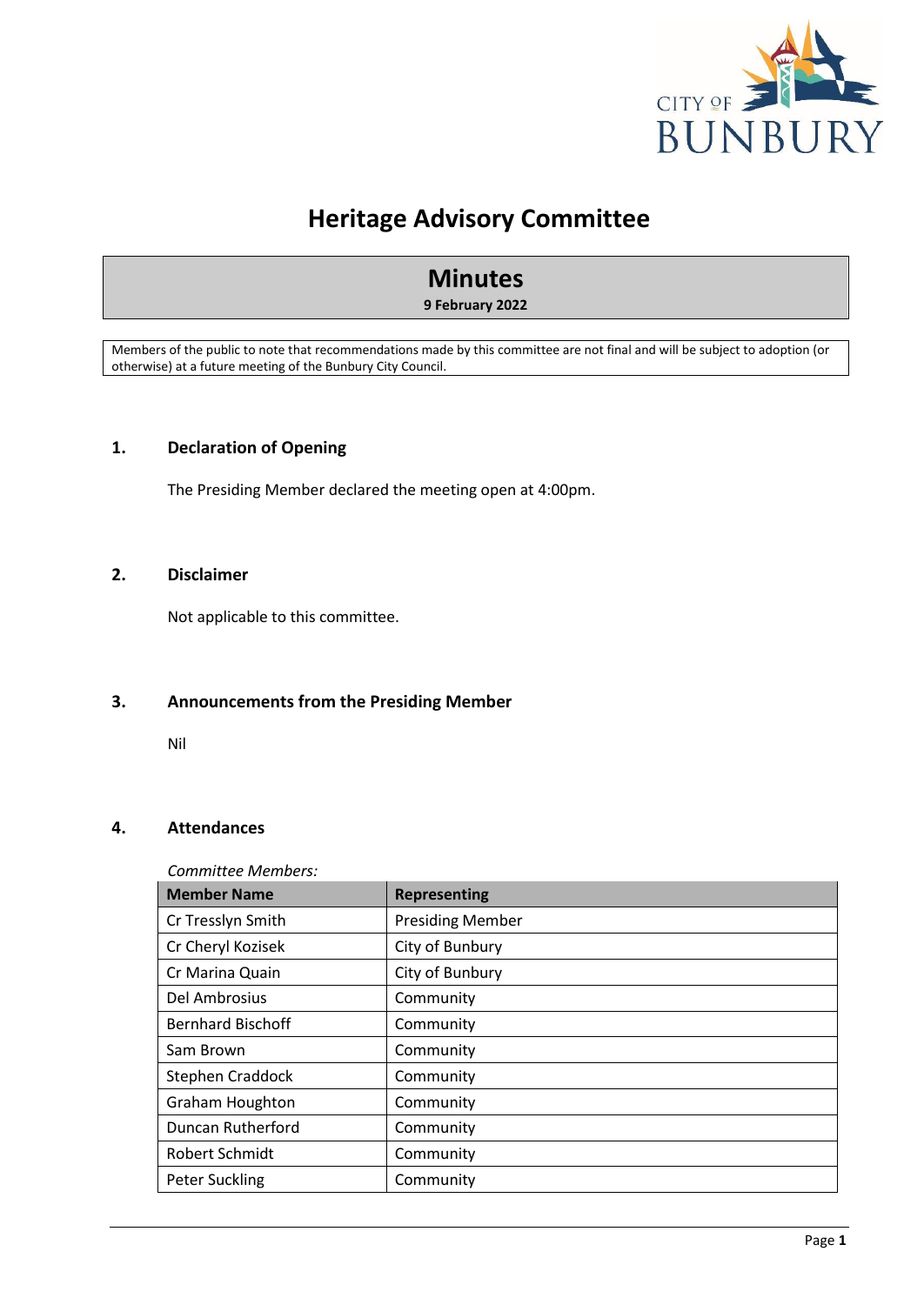| <b>Support Staff:</b> |  |
|-----------------------|--|
|-----------------------|--|

| <b>Name</b>              | Title                                 |  |  |
|--------------------------|---------------------------------------|--|--|
| Gary Barbour             | Director Sustainable Communities      |  |  |
| <b>Felicity Anderson</b> | <b>Manager City Growth</b>            |  |  |
| Lacey Brown              | Strategic Planning Officer (Heritage) |  |  |

\_\_\_\_\_\_\_\_\_\_\_\_\_\_\_\_\_\_\_\_\_\_\_\_\_\_\_\_\_\_\_\_\_\_\_\_\_\_\_\_\_\_\_\_\_\_\_\_\_\_\_\_\_\_\_\_\_\_\_\_\_\_\_\_\_\_\_\_\_\_\_\_\_\_\_\_\_\_\_\_\_\_\_\_\_\_\_\_\_\_\_\_\_\_

Sam Brown entered the meeting at 4:02pm.

#### <span id="page-4-0"></span>**4.1 Apologies**

Peter Suckling and Graham Houghton

#### <span id="page-4-1"></span>**4.2 Approved Leave of Absence**

Nil

## <span id="page-4-2"></span>**5. Declaration of Interest**

IMPORTANT: Committee members to complete a "Disclosure of Interest" form for each item on the agenda in which they wish to disclose a financial/proximity/impartiality interest. They should give the form to the Presiding Member before the meeting commences. After the meeting, the form is to be forwarded to the Administration Services Section for inclusion in the Corporate Financial Disclosures Register.

Nil

#### <span id="page-4-3"></span>**6. Public Question Time**

Not applicable

#### <span id="page-4-4"></span>**7. Confirmation of Minutes**

The Minutes of the Heritage Advisory Committee held on 8 December 2021 have been circulated.

#### **Recommendation**

The Minutes of the Heritage Advisory Committee Meeting held on 8 December 2021, are confirmed as a true and accurate record.

#### **Outcome of the Meeting held 9 February 2022**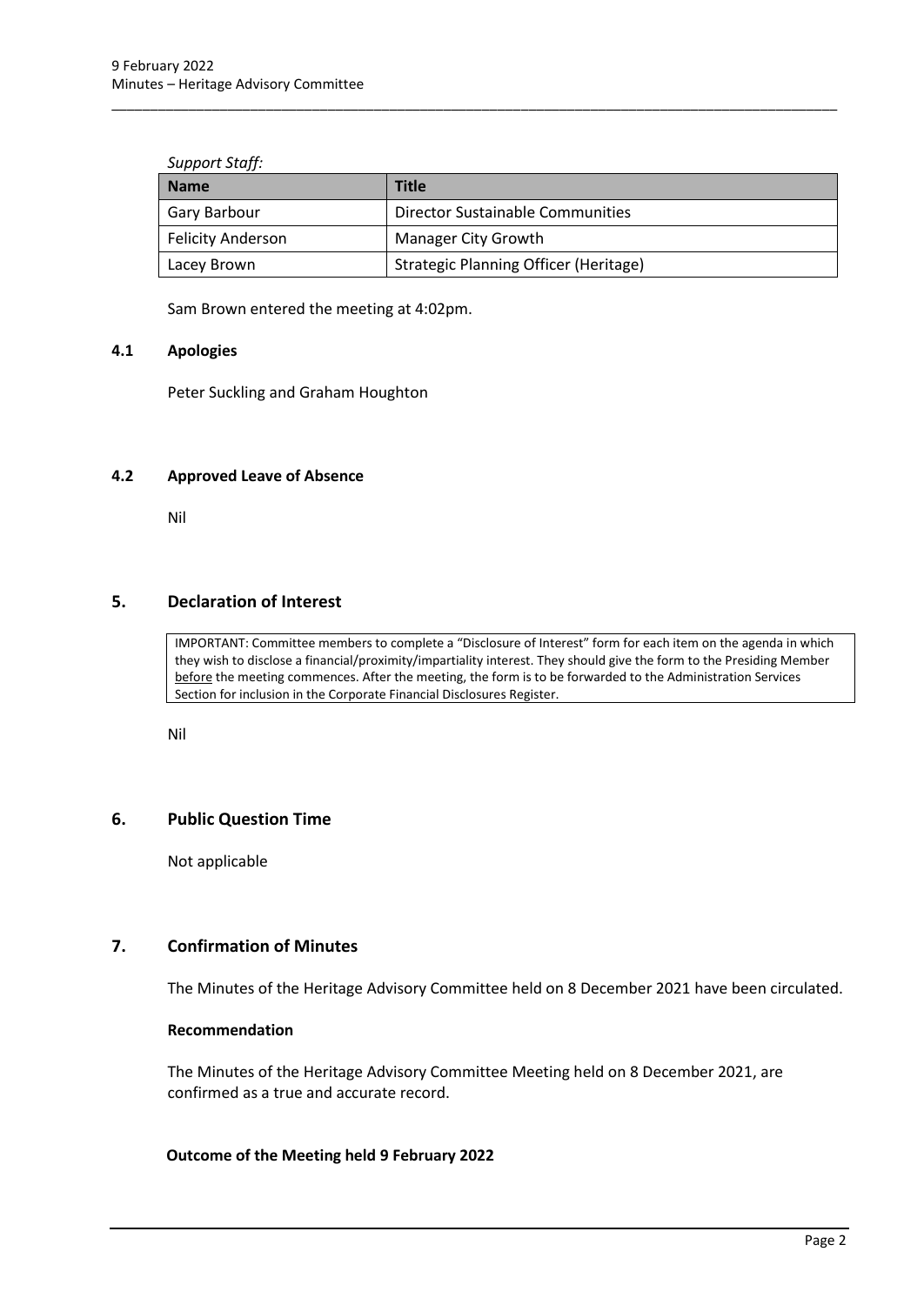The recommendation was moved Cr Kozisek, seconded Cr Quain.

The Presiding Member put the motion to the vote and it was adopted to become the Committee's decision on the matter.

\_\_\_\_\_\_\_\_\_\_\_\_\_\_\_\_\_\_\_\_\_\_\_\_\_\_\_\_\_\_\_\_\_\_\_\_\_\_\_\_\_\_\_\_\_\_\_\_\_\_\_\_\_\_\_\_\_\_\_\_\_\_\_\_\_\_\_\_\_\_\_\_\_\_\_\_\_\_\_\_\_\_\_\_\_\_\_\_\_\_\_\_\_\_

# **Committee Decision**

The Minutes of the Heritage Advisory Committee Meeting held on 8 December 2021, are confirmed as a true and accurate record.

CARRIED

9 votes "for" / Nil votes "against"

## **8. Petitions, Presentations and Deputations**

#### <span id="page-5-0"></span>**8.1 Petitions**

Nil

#### <span id="page-5-1"></span>**8.2 Presentations**

Nil

#### <span id="page-5-2"></span>**8.3 Deputations**

Nil

#### <span id="page-5-3"></span>**9. Method of Dealing with Agenda Business**

Items will be dealt with in the order in which they appear.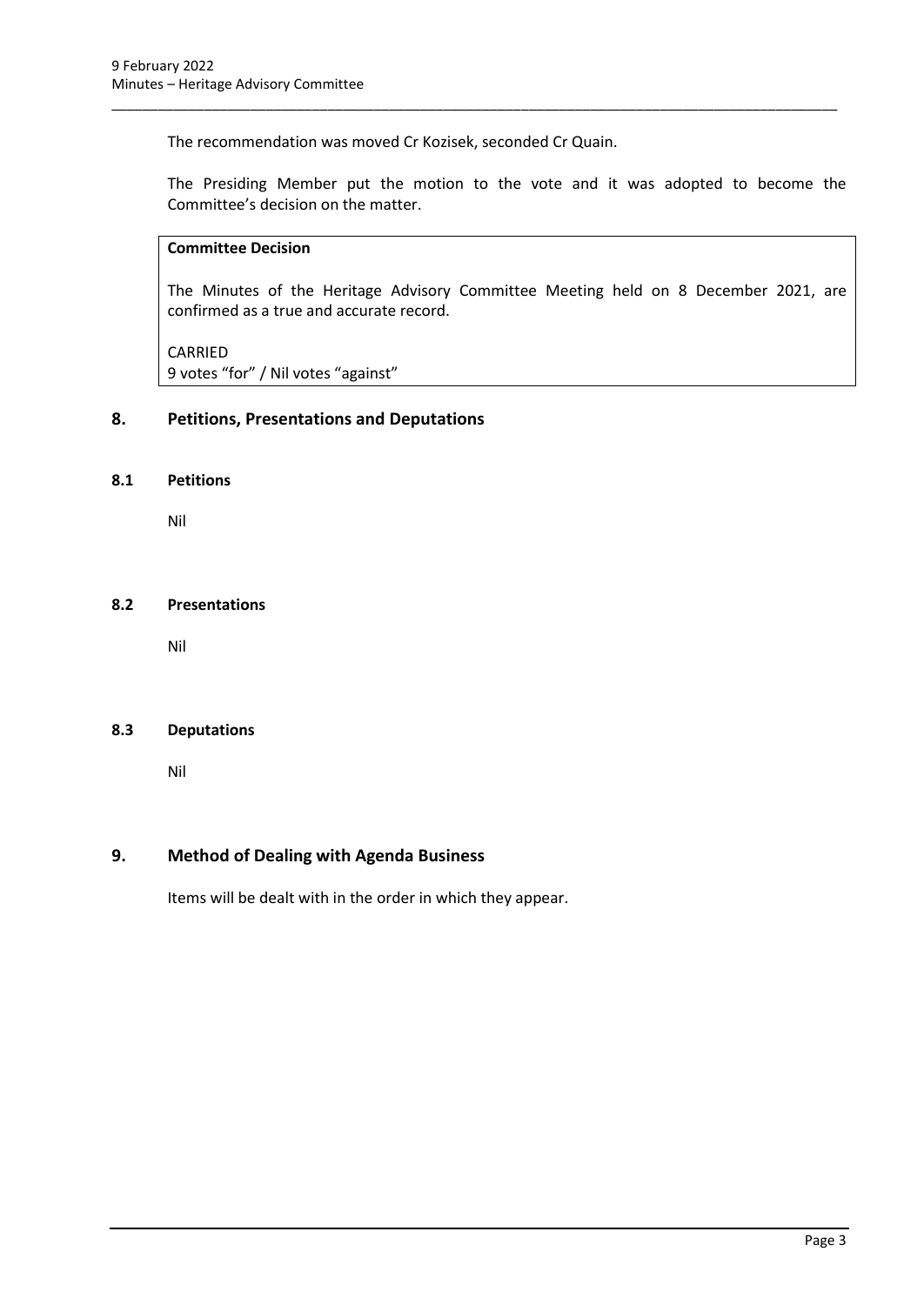#### <span id="page-6-0"></span>**10. Reports**

#### <span id="page-6-1"></span>**10.1 City of Bunbury Heritage Awards 2022**

| <b>File Ref:</b>            | COB/223                                            |          |                             |  |
|-----------------------------|----------------------------------------------------|----------|-----------------------------|--|
| <b>Applicant/Proponent:</b> | Internal                                           |          |                             |  |
| <b>Responsible Officer:</b> | Lacey Brown, Strategic Planning Officer (Heritage) |          |                             |  |
| <b>Responsible Manager:</b> | Felicity Anderson, Manager City Growth             |          |                             |  |
| Executive:                  | Gary Barbour, Director Sustainable Communities     |          |                             |  |
| <b>Authority/Discretion</b> | ⊠<br>Advocacy                                      |          | Review                      |  |
|                             | Executive/Strategic                                |          | Quasi-Judicial              |  |
|                             | Legislative                                        | $\times$ | <b>Information Purposes</b> |  |
|                             |                                                    |          |                             |  |
| <b>Attachments:</b>         | Nil                                                |          |                             |  |

\_\_\_\_\_\_\_\_\_\_\_\_\_\_\_\_\_\_\_\_\_\_\_\_\_\_\_\_\_\_\_\_\_\_\_\_\_\_\_\_\_\_\_\_\_\_\_\_\_\_\_\_\_\_\_\_\_\_\_\_\_\_\_\_\_\_\_\_\_\_\_\_\_\_\_\_\_\_\_\_\_\_\_\_\_\_\_\_\_\_\_\_\_\_

#### **Summary**

The City of Bunbury Heritage Awards will be presented in March 2022. The purpose of this report is for the Heritage Advisory Committee to appoint two members to the judging panel.

#### **Executive Recommendation**

That the Heritage Advisory Committee:

- 1. Appoint two members, along with the Strategic Planning Officer (Heritage), to the judging panel to select the successful nominees for the 2022 City of Bunbury Heritage Awards;
- 2. Note that the awards will be presented at a virtual ceremony on a date to be confirmed, in accordance with Covid-19 requirements.

#### **Strategic Relevance**

| Theme 4: | Our City                                                                       |
|----------|--------------------------------------------------------------------------------|
| Goal:    | Civic leadership, partnerships and sound governance in delivering with and for |
|          | the community.                                                                 |

Objective 4.2: A highly-engaged and involved community, working together on strategy development and implementation.

#### **Regional Impact Statement**

Heritage is important for the community and has environmental, economic and social benefits as a resource for present and future generations. The City of Bunbury recognises the importance of identifying, assessing and managing heritage places within its local government area to align with contemporary community values.

#### **Background**

The biannual City of Bunbury Heritage Awards aims to raise awareness of the importance of the City's unique heritage; to advance conservation principles and practice; and to acknowledge and encourage excellence in conservation of heritage places and sites.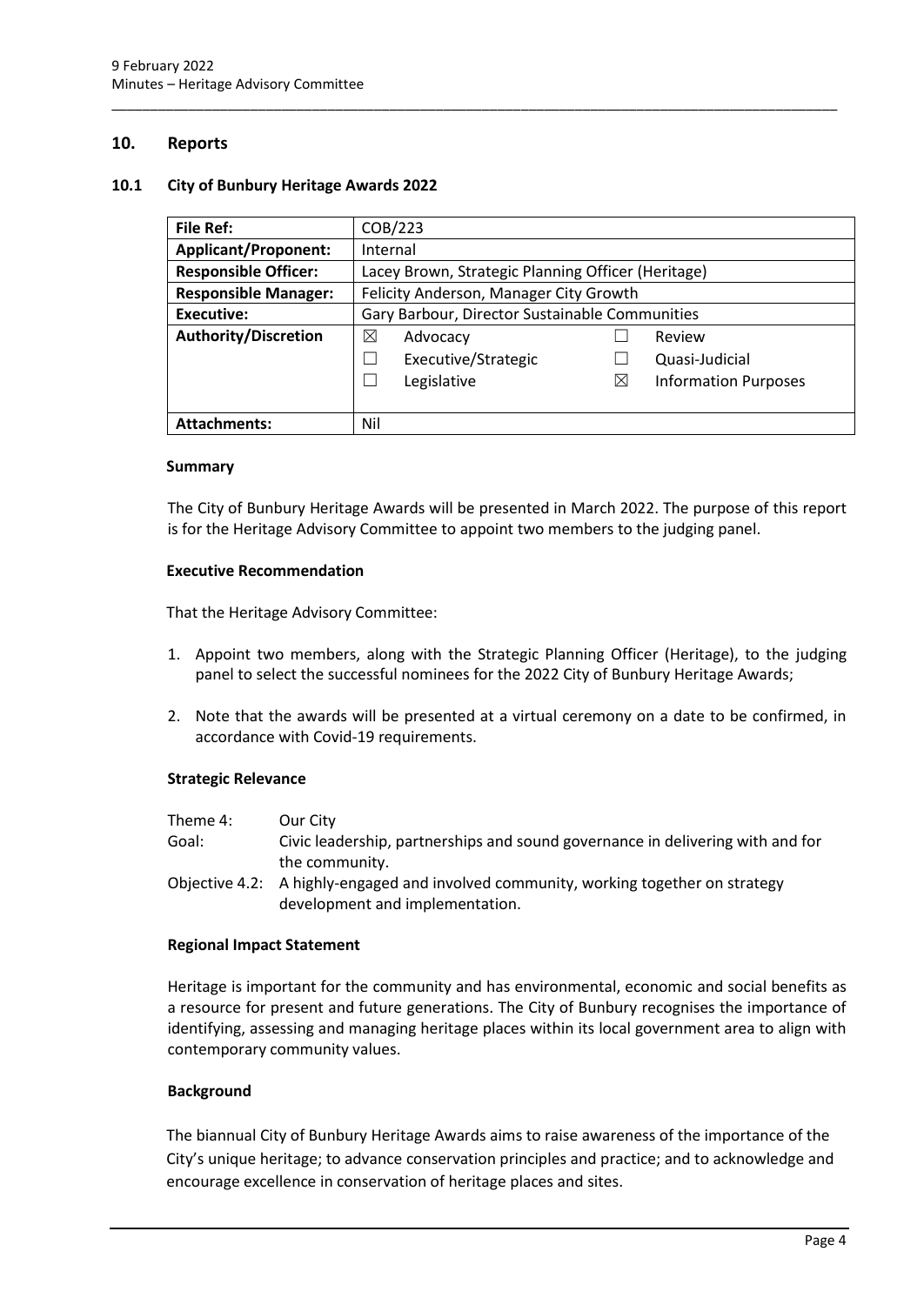There are two award categories:

• City of Bunbury Award for Excellence in Heritage Building Design and Conservation Work

\_\_\_\_\_\_\_\_\_\_\_\_\_\_\_\_\_\_\_\_\_\_\_\_\_\_\_\_\_\_\_\_\_\_\_\_\_\_\_\_\_\_\_\_\_\_\_\_\_\_\_\_\_\_\_\_\_\_\_\_\_\_\_\_\_\_\_\_\_\_\_\_\_\_\_\_\_\_\_\_\_\_\_\_\_\_\_\_\_\_\_\_\_\_

• City of Bunbury Award for Outstanding Heritage Promotion

#### **Council Policy Compliance**

Not applicable.

#### **Legislative Compliance**

Not applicable.

#### **Officer Comments**

The awards are an incentive to recognise and celebrate outstanding heritage work and promotion. The nomination closing date is 25 February 2022.

#### **Analysis of Financial and Budget Implications**

There are no financial or budgetary implications impacting from the recommendations of this report.

#### **Community Consultation**

Nominations for the City of Bunbury Heritage Awards have been advertised in the local newspapers, the City's website and on the City of Bunbury, Bunbury Museum and Heritage Centre and BRAG facebook pages.

#### **Councillor/Officer Consultation**

Not applicable.

#### **Applicant Consultation**

Not applicable.

#### **Timeline: Council Decision Implementation**

Not applicable.

#### **Outcome of the Meeting held 9 February 2022**

A motion was moved Cr Kozisek, seconded Cr Quain.

The Presiding Member put the motion to the vote and it was adopted to become the Committee's decision on the matter.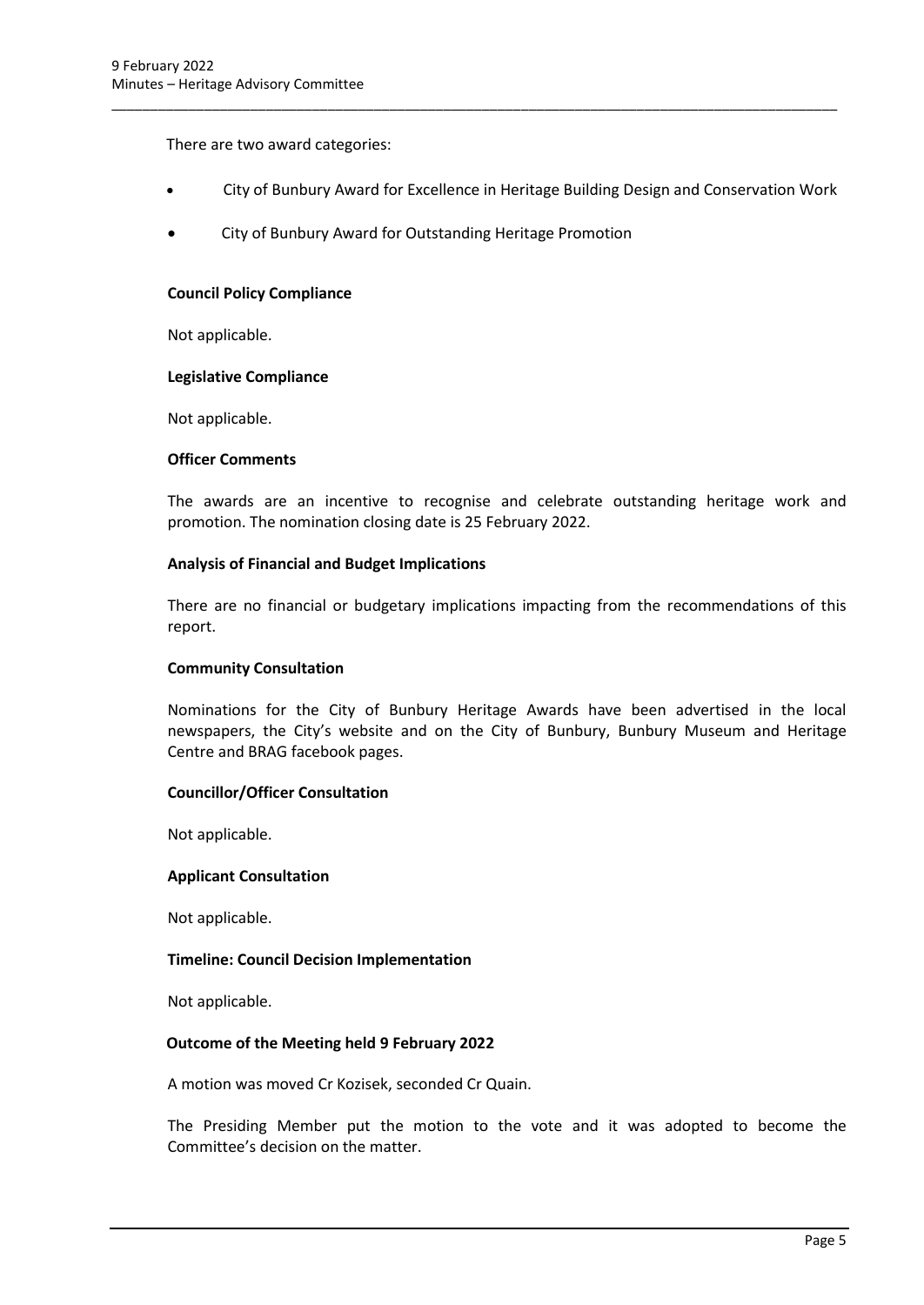## **Committee Decision**

That the Heritage Advisory Committee:

1. Appoint three members being Cr Smith, Robert Schmidt and Del Ambrosius, along with the Strategic Planning Officer (Heritage), to the judging panel to select the successful nominees for the 2022 City of Bunbury Heritage Awards;

\_\_\_\_\_\_\_\_\_\_\_\_\_\_\_\_\_\_\_\_\_\_\_\_\_\_\_\_\_\_\_\_\_\_\_\_\_\_\_\_\_\_\_\_\_\_\_\_\_\_\_\_\_\_\_\_\_\_\_\_\_\_\_\_\_\_\_\_\_\_\_\_\_\_\_\_\_\_\_\_\_\_\_\_\_\_\_\_\_\_\_\_\_\_

2. Note that the awards will be presented at a virtual ceremony on a date to be confirmed, in accordance with Covid-19 requirements.

CARRIED 9 votes "for" / Nil votes "against"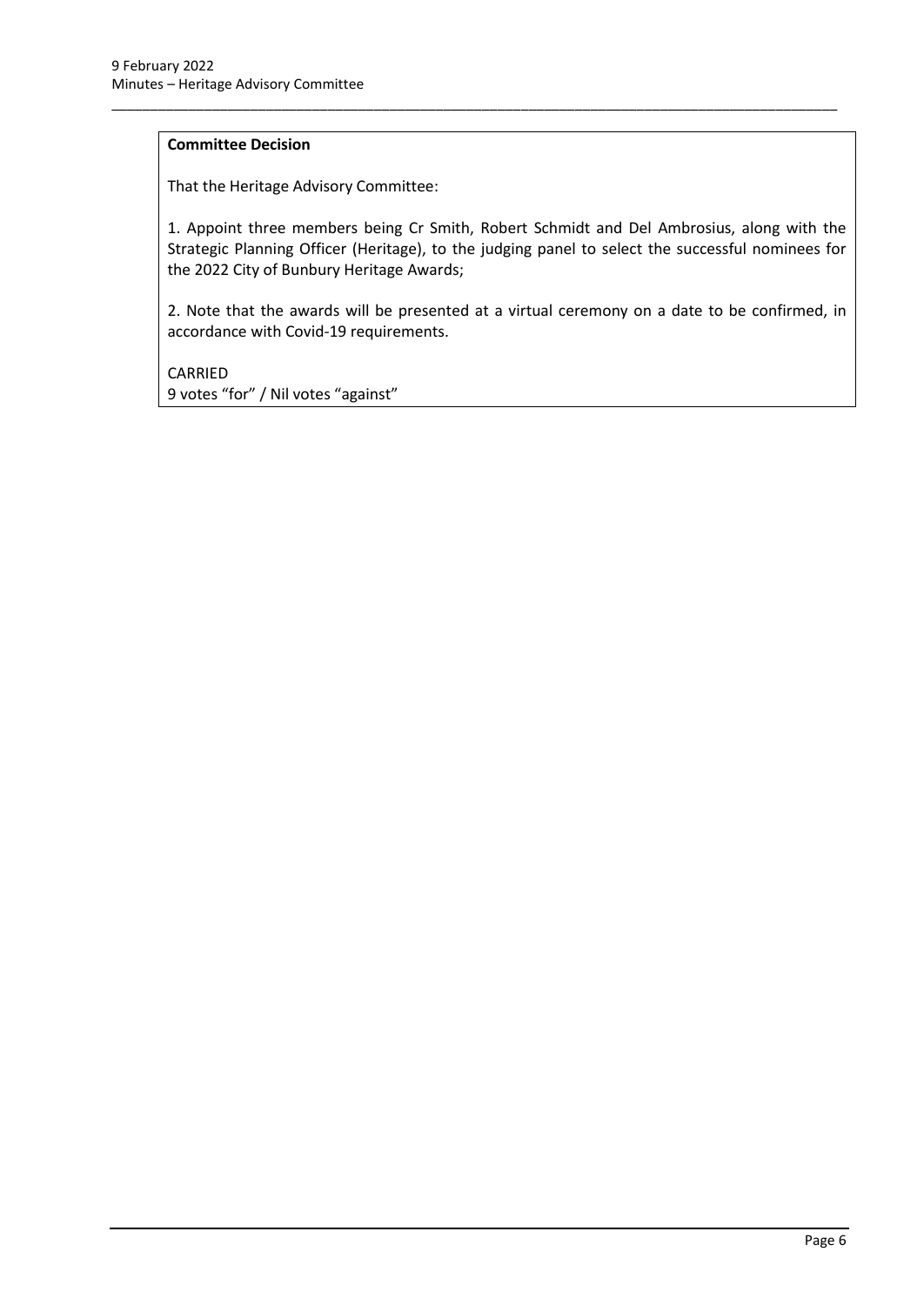#### <span id="page-9-0"></span>**10.2 Summary of Referrals and Communications**

| <b>File Ref:</b>                                             | COB/517                                            |             |                             |  |
|--------------------------------------------------------------|----------------------------------------------------|-------------|-----------------------------|--|
| <b>Applicant/Proponent:</b>                                  | Heritage Advisory Committee                        |             |                             |  |
| <b>Responsible Officer:</b>                                  | Lacey Brown, Strategic Planning Officer (Heritage) |             |                             |  |
| <b>Responsible Manager:</b>                                  | Felicity Anderson, Manager City Growth             |             |                             |  |
| Gary Barbour, Director Sustainable Communities<br>Executive: |                                                    |             |                             |  |
| <b>Authority/Discretion</b>                                  | Advocacy                                           |             | Review                      |  |
|                                                              | Executive/Strategic                                |             | Quasi-Judicial              |  |
|                                                              | Legislative                                        | $\boxtimes$ | <b>Information Purposes</b> |  |
|                                                              |                                                    |             |                             |  |
| <b>Attachments:</b>                                          | Nil                                                |             |                             |  |

\_\_\_\_\_\_\_\_\_\_\_\_\_\_\_\_\_\_\_\_\_\_\_\_\_\_\_\_\_\_\_\_\_\_\_\_\_\_\_\_\_\_\_\_\_\_\_\_\_\_\_\_\_\_\_\_\_\_\_\_\_\_\_\_\_\_\_\_\_\_\_\_\_\_\_\_\_\_\_\_\_\_\_\_\_\_\_\_\_\_\_\_\_\_

#### **Summary**

The Heritage Advisor and Strategic Planning Officer (Heritage) have provided details to the Heritage Advisory Committee on recent development application referrals, discussions and events since the last Committee meeting.

#### **Executive Recommendation**

That the Heritage Advisory Committee note the summary of referrals and communications as detailed in the Officer Comments.

#### **Strategic Relevance**

- Theme 1: Our community and culture
- Goal: A safe, healthy and cohesive community, with a rich cultural life, and supportive social environment.
- Objective 1.4 Arts, culture, heritage and events that enrich our understanding and enjoyment of life, celebrate our identity and bring the community together.

#### **Regional Impact Statement**

Not applicable.

#### **Background**

The Heritage Advisory Committee (HAC) is advised of recent development applications, decisions, policy, enquiries and/or events to assist in the awareness and promotion of heritage development and education in Bunbury. This provides a transparent approach for the wider community and is consistent with the terms of reference for the HAC.

#### **Legislative/Council Policy Compliance**

The following statutory planning instruments of the State Planning Framework and Local Planning Framework are applicable to the assessment of development applications and heritage advice:

- The Burra Charter
- *Heritage Act 2018*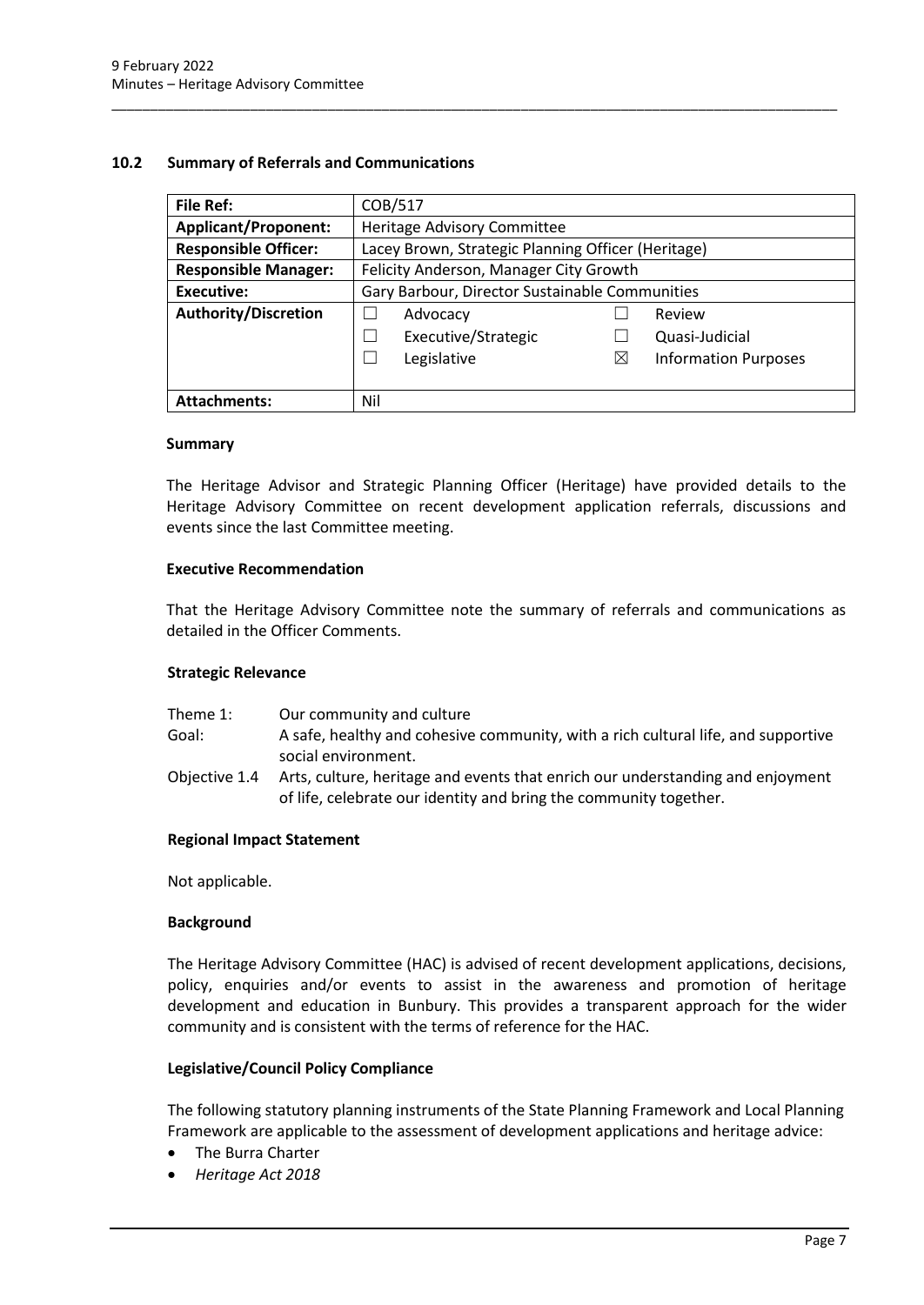- *Planning and Development Act 2005*
- *Planning and Development (Local Planning Schemes) Regulations 2015*

\_\_\_\_\_\_\_\_\_\_\_\_\_\_\_\_\_\_\_\_\_\_\_\_\_\_\_\_\_\_\_\_\_\_\_\_\_\_\_\_\_\_\_\_\_\_\_\_\_\_\_\_\_\_\_\_\_\_\_\_\_\_\_\_\_\_\_\_\_\_\_\_\_\_\_\_\_\_\_\_\_\_\_\_\_\_\_\_\_\_\_\_\_\_

- Relevant Local Planning Policies for Heritage
- State Planning Policy 3.5 Historic Heritage Conservation

#### **Officer Comments**

The referral and communications list is as follows:

| $\mathbf{1}$   | #47A Moore Street                    | 13 | <b>Bunbury Womens Club</b>         |
|----------------|--------------------------------------|----|------------------------------------|
| $\overline{2}$ | <b>Wellington Hotel</b>              | 14 | Rose Hotel                         |
| 3              | #12 Preston Street                   | 15 | <b>Highway Hotel</b>               |
| 4              | #2 Jarrah Street                     | 16 | Haley-Prinsep-Carmody Design Plans |
| 5              | #36 Stirling Street                  | 17 | Ocean Beach Heritage Trail         |
| 6              | #6 Money Street                      | 18 | Local Heritage Survey Work         |
| $\overline{7}$ | #5 Charles Street                    | 19 | Sustainable Environment Strategy   |
| 8              | #24 Charles Street                   | 20 | Plan of Bunbury Townsite c.1843    |
| 9              | #42 Charles Street - Department of   | 21 | Boulter's Heights                  |
|                | Communities                          |    |                                    |
| 10             | #7 Charles Street                    | 22 | Research for Luciana Park          |
| 11             | #25 Symmons Street - Moreton Bay Fig | 23 | <b>Heritage Strategy</b>           |
| 12             | <b>Red Mill Store</b>                |    |                                    |

#### **Analysis of Financial and Budget Implications**

Not applicable.

#### **Community Consultation**

Not applicable.

#### **Councillor/Officer Consultation**

Not applicable.

#### **Applicant Consultation**

Not applicable.

#### **Timeline: Council Decision Implementation**

Not applicable.

#### **Outcome of the Meeting held 9 February 2022**

The recommendation was moved Cr Quain, seconded Robert Schmidt.

The Presiding Member put the motion to the vote and it was adopted to become the Committee's decision on the matter.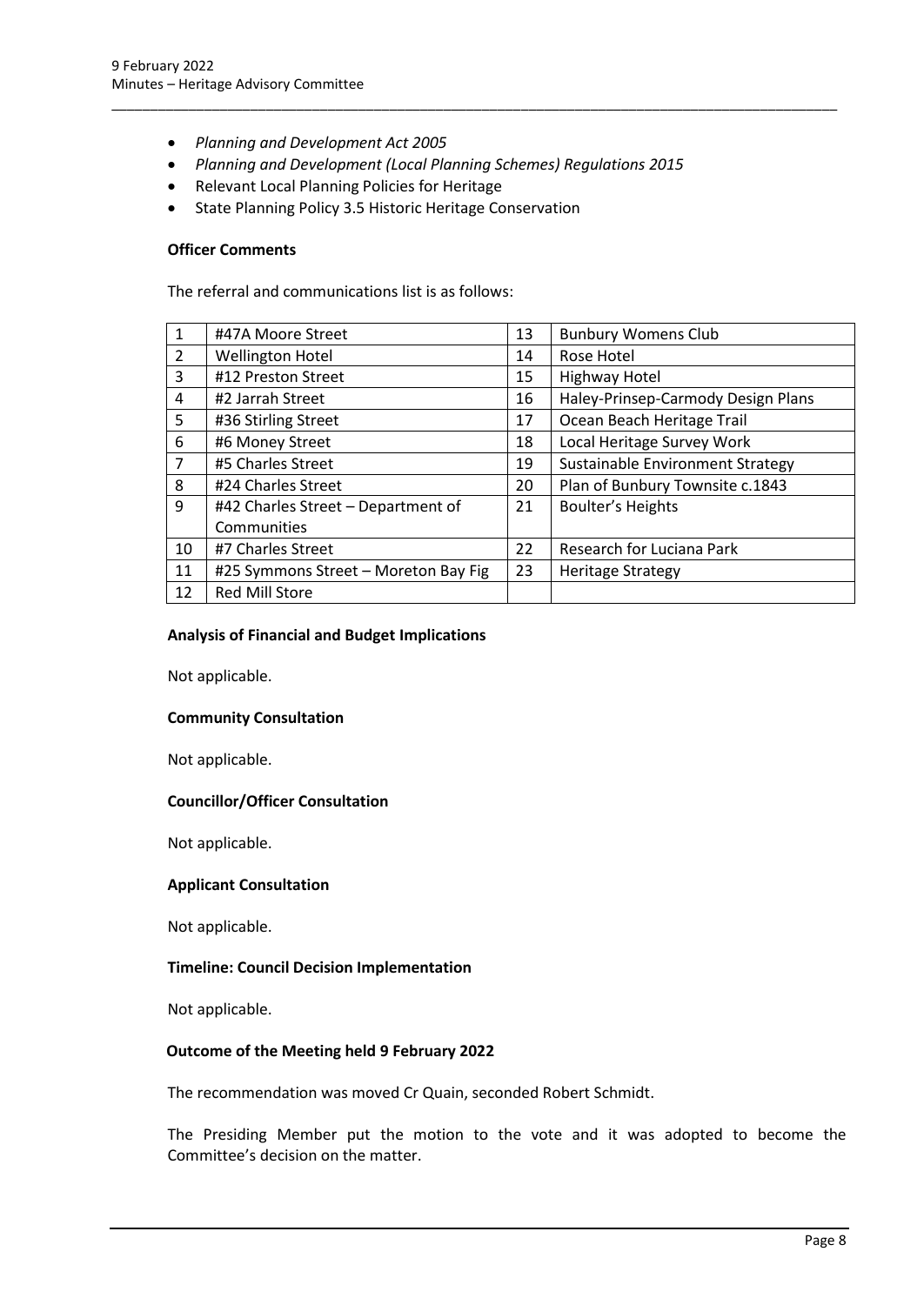## **Committee Decision**

That the Heritage Advisory Committee note the summary of referrals and communications as detailed in the Officer Comments.

\_\_\_\_\_\_\_\_\_\_\_\_\_\_\_\_\_\_\_\_\_\_\_\_\_\_\_\_\_\_\_\_\_\_\_\_\_\_\_\_\_\_\_\_\_\_\_\_\_\_\_\_\_\_\_\_\_\_\_\_\_\_\_\_\_\_\_\_\_\_\_\_\_\_\_\_\_\_\_\_\_\_\_\_\_\_\_\_\_\_\_\_\_\_

CARRIED 9 votes "for" / Nil votes "against"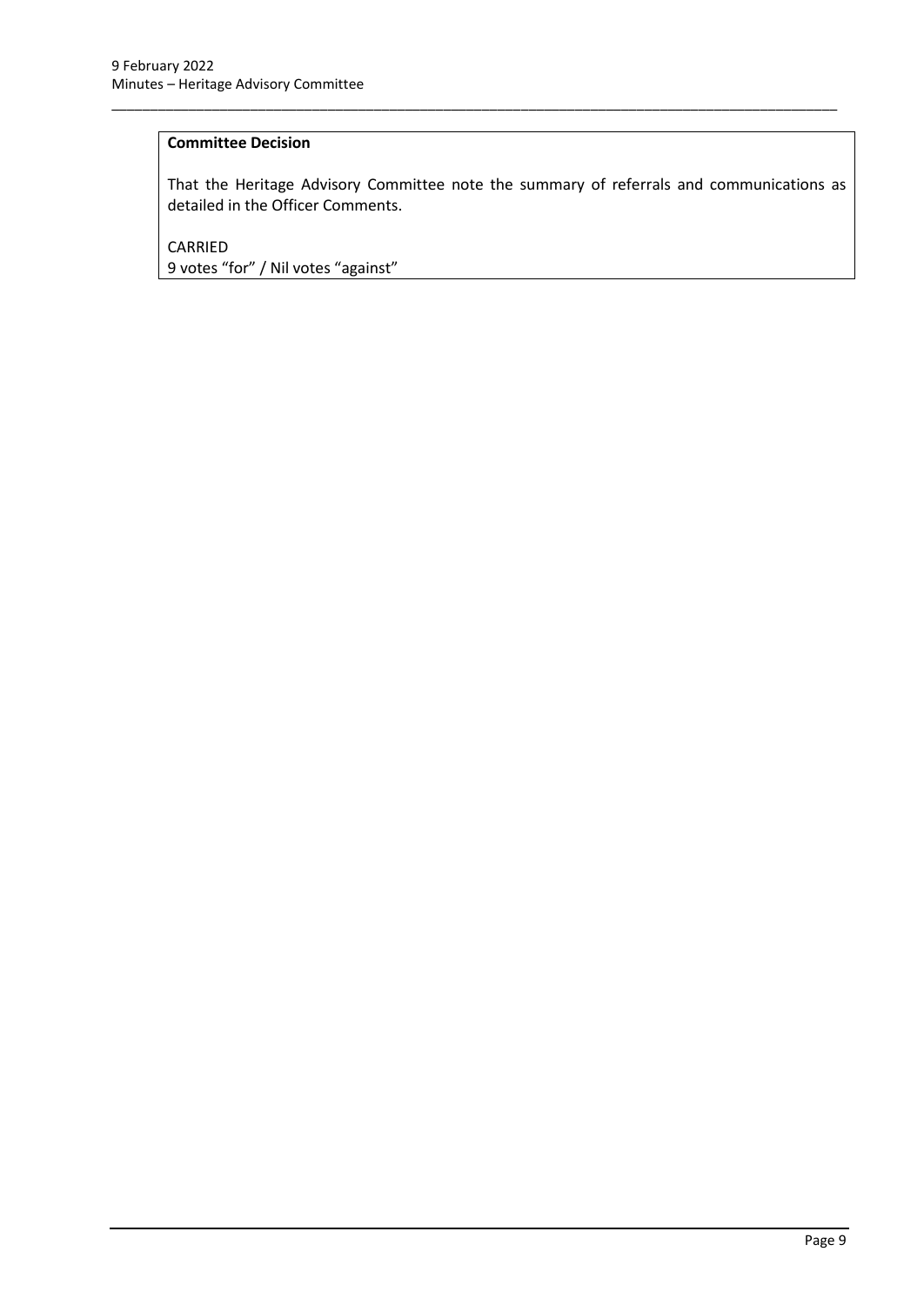## <span id="page-12-0"></span>**11. Applications for Leave of Absence**

Not applicable to this committee.

#### <span id="page-12-1"></span>**12. Questions from Members**

#### <span id="page-12-2"></span>**12.1 Response to Previous Questions from Members taken on Notice**

#### **Q1 Question from Del Ambrosius**

Why is the laneway at the back of Stirling Street not gazetted as a road? What is stopping this from occurring. Currently access to properties is only allowed from Stirling Street to park a vehicle in order to comply with TPS No.8. The City should gazette this road.

\_\_\_\_\_\_\_\_\_\_\_\_\_\_\_\_\_\_\_\_\_\_\_\_\_\_\_\_\_\_\_\_\_\_\_\_\_\_\_\_\_\_\_\_\_\_\_\_\_\_\_\_\_\_\_\_\_\_\_\_\_\_\_\_\_\_\_\_\_\_\_\_\_\_\_\_\_\_\_\_\_\_\_\_\_\_\_\_\_\_\_\_\_\_

#### **A1 Answer by Gary Barbour, Director Sustainable Communities**

Currently this land is not a formal laneway and is part of the Regional Open Space Reserve. The land is Crown owned and managed by the City of Bunbury. A laneway project is being scoped that will investigate the status of laneways throughout the City. The ownership of these laneways is varied and some are the result of deceased estates. The project is expected to consider and address laneway ownership and maintenance arrangements. Comments regarding the formalised access from this laneway will be forward to the Project Team for consideration.

#### **Q2 Question from Stephen Craddock**

What is happening with the interpretative signing for the jetty? In 2013 an undertaking was given that if the timber jetty was demolished, interpretative signage would be erected to acknowledge the history of the area.

#### **A2 Answer provided by Lacey Brown**

A detailed design had been completed and this included six signage panels and artwork. The signs were fabricated in December 2021.

It should be noted that any installation would only be temporary as the Department of Transport still need to remove the spur at the end of the groyne and will be bringing machinery in for the works, for which signage will need to be removed.

The City has received support from the Department of Transport on the final precinct design and to arrange temporary installation of signage until the spur is removed. The precinct design has been referred to the Heritage Council WA for approval and officers will advise when an installation date is known.